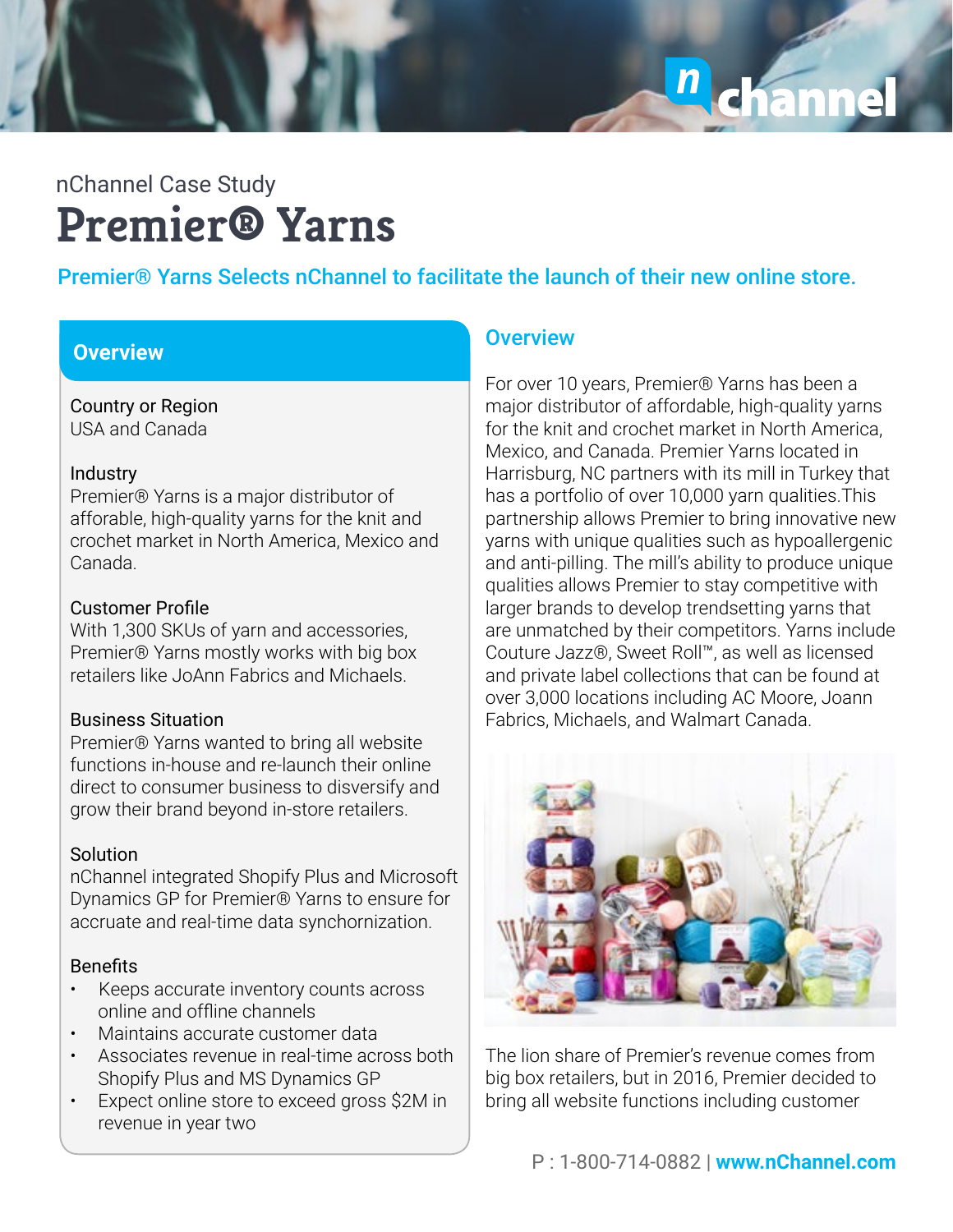

# **Premier® Yarns** nChannel Case Study

service and fulfillment in-house and re-launch their online direct to consumer business to diversify their portfolio and grow their brand. They set a two year goal in which they would develop a robust revenue stream that doubled in its second year powered by strong marketing and customer service strategies.

# **Challenge**

Premier® Yarns recognized that bringing in all eCommerce functions would be a major endeavour and that their success hinged on building a powerful technology stack that included a robust eCommerce tool paired with their current accounting software, Microsoft Dynamics Great Plains. Their new system also had to complement the workflow of their supply chain.



They selected Shopify Plus as their eCommerce platform, but needed a way to sync data between Shopify and Microsoft Dynamics GP so they could accurately manage inventory, maintain accurate customer data and associate revenue in real time across both systems. Unfortunately, the field was limited as there weren't many providers that offered a direct integration to sync data between systems.

# Solution

Premier® Yarns evaluated a series of tools that purported to be seamless connectors between Shopify Plus and Microsoft Dynamics GP but some didn't have two-way integration and/or required manual uploading. With approximately 1,300 SKUs of their various yarns, needles, hooks and accessories planned for the store launch, manual efforts were simply not scalable for the team. Others offered pricing that Premier couldn't justify given this was a new, untested channel for the company. However, nChannel was the stand out. They offered the key integration, synchronization and management functionality required by Premier at an affordable price and nChannel was willing to conduct a test to prove that the API would indeed work.

Premier engaged nChannel in March 2016 with a goal to launch the new website September 1, 2016. Premier Senior Director of Marketing & Creative Services led the implementation along with their subject matter expert on Microsoft Dynamics GP.